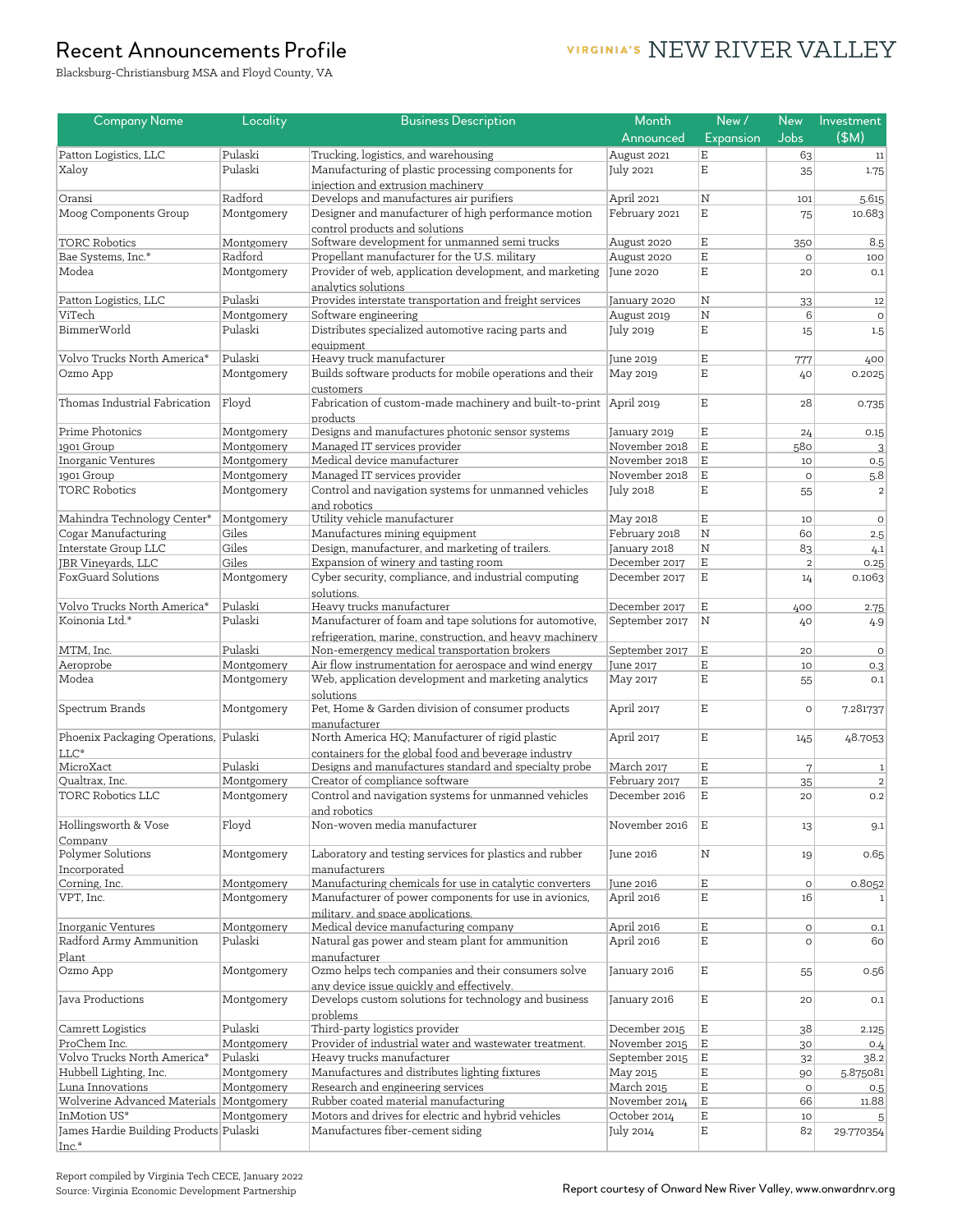### VIRGINIA'S NEW RIVER VALLEY

Blacksburg-Christiansburg MSA and Floyd County, VA

| <b>Company Name</b>                          | Locality              | <b>Business Description</b>                                                                          | Month                   | New/                    | <b>New</b>    | Investment     |
|----------------------------------------------|-----------------------|------------------------------------------------------------------------------------------------------|-------------------------|-------------------------|---------------|----------------|
|                                              |                       |                                                                                                      | Announced               | Expansion               | Jobs          | (M)            |
| RICK USA Stamping                            | Pulaski               | Manufactures candle making supplies                                                                  | June 2014               | N                       | 10            | $\mathbf{1}$   |
| Corporation*                                 |                       |                                                                                                      |                         |                         |               |                |
| <b>TORC Robotics LLC</b>                     | Montgomery            | Control and navigation systems for unmanned vehicles                                                 | April 2014              | $\mathbf E$             | 8             | 2.5            |
|                                              |                       | and robotics                                                                                         |                         |                         |               |                |
| Volvo Trucks North America*                  | Pulaski               | Heavy trucks manufacturer                                                                            | April 2014              | $\mathbf E$             | 32            | 64.705705      |
| MTM, Inc.                                    | Pulaski               | Medical and transportation management company; call                                                  | January 2014            | $\mathbf E$             | 66            |                |
| Alexander Industries, Inc.                   | Pulaski               | center<br>Manufactures firearms and accessories                                                      | January 2014            | $\mathbf E$             | 64            | 2.885          |
| Polymer Solutions                            | Montgomery            | Laboratory, chemical analysis, physical testing, research                                            | December 2013           | $\mathbf E$             | 5             | 2.9            |
| Incorporated                                 |                       | and development and litigation services                                                              |                         |                         |               |                |
| Hollingsworth & Vose                         | Floyd                 | Non-woven fabrics for the window covering industry                                                   | November 2013           | $\mathbf E$             | 17            | 6.11           |
| Company                                      |                       |                                                                                                      |                         |                         |               |                |
| Korona S.A.*                                 | Pulaski               | Candle manufacturer                                                                                  | September 2013          | $\overline{\mathrm{N}}$ | 170           | 18.3           |
| Grede-Radford LLC                            | Radford               | Iron foundry                                                                                         | September 2013          | $\mathbf E$             | 300           | 9.2            |
| Falls Stamping & Welding, Inc.               | Pulaski               | Metal stamping for the automotive, trucking, and non-                                                | August 2013             | Ν                       | 112           | 5.7            |
|                                              |                       | automotive markets                                                                                   |                         |                         |               |                |
| Rackspace Hosting                            | Montgomery            | Open cloud services; IT hosting operation                                                            | July 2013               | $\mathbf E$             | 110           | $5.5\,$        |
| Red Sun Farms*                               | Pulaski               | Greenhouse tomato production; hydroponic vegetables                                                  | March 2013              | $\mathbf N$             | 205           | 30             |
| <b>INTER Materials, LLC</b>                  | Pulaski               | Light weight ballistic helmets; anti-reflective, scratch and                                         | March 2013              | $\mathbf E$             | 10            | 0.5            |
|                                              |                       | abrasion resistant coatings<br>Manufacturing chemicals for use in catalytic converters               | February 2013           | $\mathbf E$             |               | 6              |
| Corning, Inc.<br>Blue Bird Resins/ Blue Bird | Montgomery<br>Pulaski | Industrial recycling operation dedicated to converting                                               | February 2013           | $\mathbf E$             | $\circ$<br>10 | 0.5            |
| Recycling                                    |                       | waste-to-scrap commodity                                                                             |                         |                         |               |                |
| 1901 Group                                   | Montgomery            | Managed IT services provider                                                                         | January 2013            | $\mathbf E$             | 45            | 0.125          |
| Atomic Axis                                  | Montgomery            | iOS development, mobile solutions and apps                                                           | January 2013            | N                       | 30            | 0.15           |
| <b>BAE Systems Ordnance</b>                  | Montgomery            | Explosive, propellants for the U.S. Army                                                             | November 2012           | N                       | $\Omega$      | 240            |
| Systems*                                     |                       |                                                                                                      |                         |                         |               |                |
| Phoenix Packaging Operations, Pulaski        |                       | North American HQ; Manufactures thermoformed rigid                                                   | November 2012           | E                       | 100           | 20             |
| LLC*                                         |                       | plastic packaging                                                                                    |                         |                         |               |                |
| Celanese Corporation                         | Giles                 | Cellulose acetate tow                                                                                | October 2012            | $\mathbf E$             | 22            | 145            |
| <b>DISH Network Corporation</b>              | Montgomery            | Customer service center                                                                              | October 2012            | $\mathbf E$             | 200           | $\circ$        |
| Heyo                                         | Montgomery            | Social media company; applications and website                                                       | September 2012          | $\mathbf E$             | 50            | 0.1            |
|                                              |                       | development                                                                                          |                         |                         |               |                |
| Aeroprobe Corporation                        | Montgomery            | HQ; Air flow instrumentation for aerospace and wind                                                  | September 2012          | Ε                       | 40            | $\overline{3}$ |
|                                              |                       | energy                                                                                               |                         |                         |               |                |
| TORC Robotics LLC                            | Montgomery            | Control and navigation systems for unmanned vehicles                                                 | June 2012               | E                       | 23            | 0.7            |
| Blue Bird Resins/ Blue Bird                  | Pulaski               | and robotics<br>Industrial recycling operation dedicated to converting                               | April 2012              | E                       | 10            | 0.1            |
| Recycling                                    |                       | waste-to-scrap commodity                                                                             |                         |                         |               |                |
| Inorganic Ventures                           | Montgomery            | HQ; Manufactures custom inorganic chemical blends                                                    | January 2012            | $\mathbf E$             | 21            | 1.3            |
| TECHLAB, Inc.                                | Radford               | Develops, manufactures, and distributes medical                                                      | December 2011           | $\mathbf E$             | 20            | 3              |
|                                              |                       | diagnostic products                                                                                  |                         |                         |               |                |
| Backcountry.com                              | Montgomery            | Online retailer of outdoor gear; East Coast fulfillment                                              | October 2011            | N                       | 216           | 20.5           |
|                                              |                       | center                                                                                               |                         |                         |               |                |
| Federal-Mogul Corporation                    | Montgomery            | Automotive engine bearing manufacturing                                                              | October 2011            | $\mathbf E$             | 50            | 10             |
| Technical Service Group                      | Pulaski               | Manufactures equipment and presses for the brake pad                                                 | September 2011          | $\mathbf E$             | 15            | 0.75           |
|                                              |                       | industry                                                                                             |                         |                         |               |                |
| Hollingsworth & Vose                         | Floyd                 | Non-woven fabrics for the window covering industry                                                   | June 2011               | $\mathbf E$             | $\circ$       | 4.3            |
| Company                                      |                       |                                                                                                      |                         |                         |               |                |
| James Hardie*<br>CCS, Inc.                   | Pulaski               | Distribution operations; fiber-cement siding<br>Designs, manufactures, and integrates industrial and | June 2011<br>April 2011 | $\rm N$<br>$\mathbf E$  | 5             | $\mathbf{1}$   |
|                                              | Montgomery            | embedded computers                                                                                   |                         |                         | 40            | $\mathbf{1}$   |
| Phoenix Packaging Operations, Pulaski        |                       | N.A. HQ; Manufactures thermoformed rigid plastic                                                     | April 2011              | $\mathbf E$             | 100           | 17.5           |
| LLC*                                         |                       | packaging                                                                                            |                         |                         |               |                |
| Modea                                        | Montgomery            | Designs product-focused media; advertising agency                                                    | <b>March 2011</b>       | $\mathbf E$             | 200           | 10             |
| Prime Photonics                              | Montgomery            | Designs and manufactures photonic sensor systems                                                     | March 2011              | $\mathbf E$             | 36            | $\circ$        |
| FoxGuard Solutions, Inc.                     | Montgomery            | Provides compliance and cyber security solutions to                                                  | <b>March 2011</b>       | $\mathbf E$             | 20            | $\mathbf{1}$   |
|                                              |                       | critical infrastructure and key resources sectors                                                    |                         |                         |               |                |
| Qualtrax, Inc.                               | Montgomery            | Compliance management software                                                                       | March 2011              | $\mathbf E$             | 10            | $\vert$ 1      |
| RADVA CORP.                                  | Radford               | Manufactures protective packaging and shape-molded                                                   | <b>March 2011</b>       | $\mathbf E$             | $\circ$       | 0.5            |
|                                              |                       | foam products                                                                                        |                         |                         |               |                |
| Cobham Sensor Systems*                       | Montgomery            | Integrated assemblies and subsystems for military aircraft February 2011                             |                         | $\mathbf E$             | $\circ$       | $\overline{3}$ |
|                                              |                       | ground vehicles                                                                                      |                         |                         |               |                |
| BimmerWorld                                  | Pulaski               | Distributes specialized automotive racing parts and                                                  | February 2011           | $\mathbf E$             | 36            | 2.5            |
|                                              |                       | equipment                                                                                            |                         |                         |               |                |
| Dove Vinyl Windows<br>Innovative Interfaces  | Pulaski               | Manufactures vinyl windows                                                                           | December 2010           | $\rm N$                 | 100           | $\overline{2}$ |
|                                              | Montgomery            | Visionary technology in library solutions                                                            | September 2010          | $\mathbf E$             | 25            | $\circ$        |
| Polymer Solutions                            | Montgomery            | Laboratory, chemical analysis, physical testing, research                                            | July 2010               | $\mathbf E$             | 15            | 0.3            |
| Incorporated                                 |                       | and development and litigation services                                                              |                         |                         |               |                |
|                                              |                       |                                                                                                      |                         |                         |               |                |

Report compiled by Virginia Tech CECE, January 2022

Source: Virginia Economic Development Partnership Report Courtesy of Onward New River Valley, www.onwardnrv.org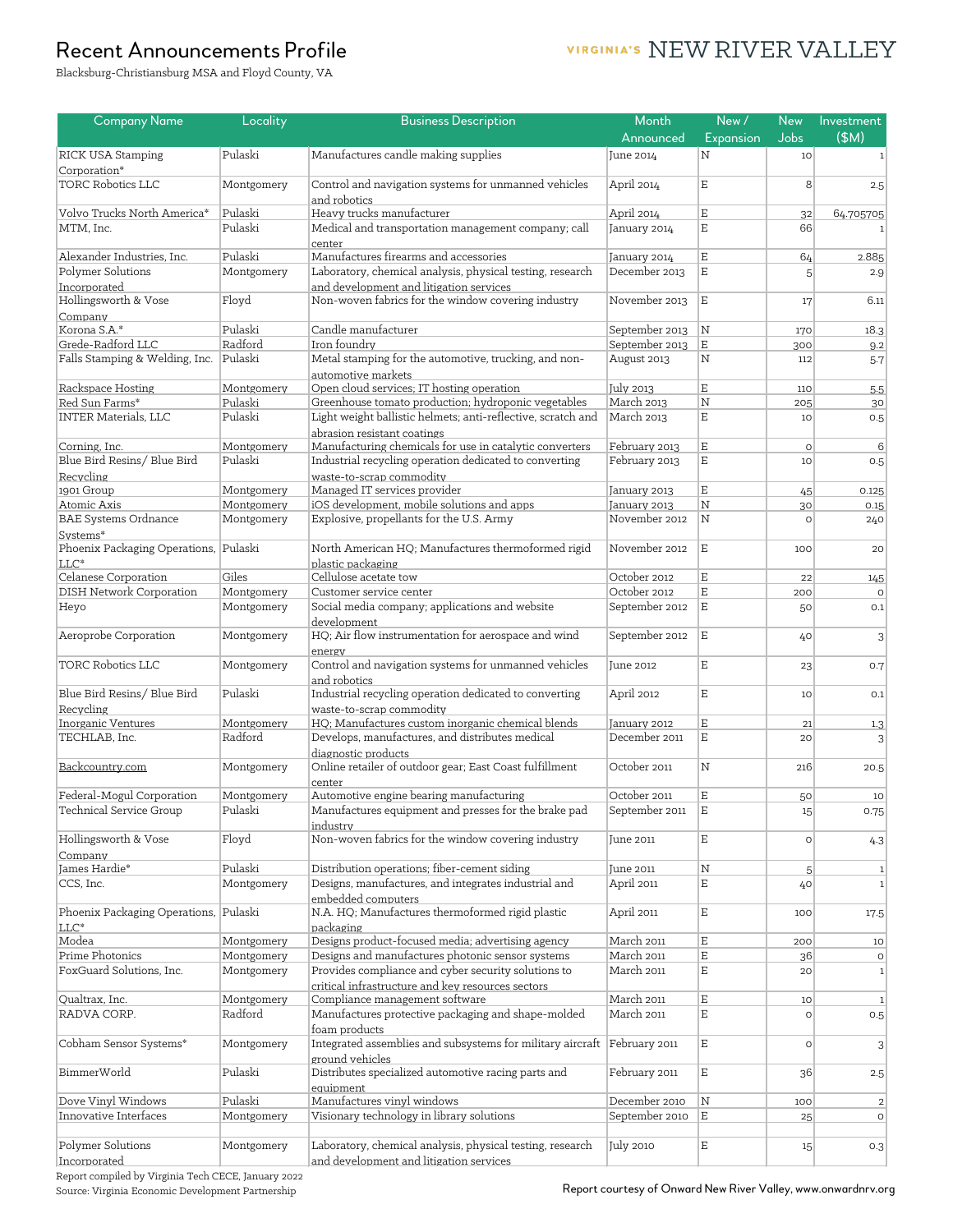#### VIRGINIA'S NEW RIVER VALLEY

Blacksburg-Christiansburg MSA and Floyd County, VA

| <b>Company Name</b>                                 | Locality                 | <b>Business Description</b>                                                                               | Month                           | New/                       | <b>New</b>    | Investment                  |
|-----------------------------------------------------|--------------------------|-----------------------------------------------------------------------------------------------------------|---------------------------------|----------------------------|---------------|-----------------------------|
|                                                     |                          |                                                                                                           | Announced                       | <b>Expansion</b>           | Jobs          | (SM)                        |
|                                                     |                          |                                                                                                           |                                 |                            |               |                             |
| United Pet Group                                    | Montgomery               | Pet food manufacturing                                                                                    | June 2010                       | $\mathbf E$                | 70            | $\overline{3}$              |
| Phoenix Packaging Operations,                       | Pulaski                  | North American HQ; thermoformed rigid plastic                                                             | May 2010                        | $\mathbf N$                | 240           | 20.71                       |
| LLC*                                                |                          | packaging manufacturing                                                                                   |                                 |                            |               |                             |
| Virginia Casting Industries,                        | Radford                  | Ductile iron components manufacturing                                                                     | May 2010                        | Ν                          | 300           | 9.1                         |
| <b>LLC</b><br><b>DISH Network Corporation</b>       | Montgomery               | Call center                                                                                               | April 2010                      | $\mathbf E$                |               | $\circ$                     |
| Aegisound                                           | Montgomery               | Hearing-protection device manufacturing for the defense                                                   | April 2010                      | $\mathbf E$                | 135<br>50     | 0.1                         |
|                                                     |                          | industry                                                                                                  |                                 |                            |               |                             |
| Rackspace Hosting                                   | Montgomery               | Open cloud services; IT hosting operation                                                                 | February 2010                   | $\mathbf E$                | 25            | 0.0625                      |
| Cobham Sensor Systems*                              | Montgomery               | Integrated assemblies and subsystems for military aircraft, September 2009                                |                                 | ΙE.                        | $\circ$       |                             |
|                                                     |                          | ground vehicles                                                                                           |                                 |                            |               |                             |
| Planet Care, Inc.                                   | Pulaski                  | Manufactures alternative sewage treatment tanks                                                           | September 2009                  | $\vert N \vert$            | 10            | 0.5                         |
| <b>Intrexon Corporation</b>                         | Montgomery               | Biotechnology                                                                                             | August 2009                     | $\mathbf E$                | 50            | $\Omega$                    |
| Harmonia, Inc.                                      | Montgomery               | Software development                                                                                      | June 2009                       | $\mathbf E$                | 82            | 0.4009                      |
| Mar-Bal, Inc.                                       | Pulaski                  | Custom molded parts and molding compounds                                                                 | June 2009                       | $\mathbf E$                | $\circ$       | 0.5                         |
| <b>TORC Robotics LLC</b>                            | Montgomery               | Control and navigation systems for unmanned vehicles                                                      | May 2009                        | $\mathbf E$                | 19            | 0.2                         |
|                                                     |                          | and robotics                                                                                              |                                 |                            |               |                             |
| NanoSonic Inc.                                      | Giles                    | R&D: nanomaterials; electrostatic self-assembly                                                           | April 2009                      | $\mathbf E$                | $\circ$       | $\mathbf{1}$                |
| Caterpillar Global Mining                           | Giles                    | processing and use                                                                                        |                                 | $\mathbf E$                |               |                             |
|                                                     |                          | Manufactures belt systems and components for mining                                                       | February 2009                   |                            | 50            | $\circ$                     |
| FedEx Corporation                                   | Pulaski                  | equipment<br>Distribution center, parcel shipping                                                         | January 2009                    | $\mathbf E$                | 60            |                             |
| <b>JENNMAR</b>                                      | Giles                    | Steel-related roof control products for the mining and                                                    | October 2008                    | $\mathbf E$                | 50            | 2.65                        |
|                                                     |                          | construction industry                                                                                     |                                 |                            |               |                             |
| Moog Components Group                               | Montgomery               | Motion/fiber optic components for medical, industrial,                                                    | October 2008                    | $\mathbf E$                | 50            | 8                           |
|                                                     |                          | aerospace, and defense                                                                                    |                                 |                            |               |                             |
| East Penn Manufacturing Co.,                        | Pulaski                  | Lead-acid batteries and accessories for automotive, solar,                                                | August 2008                     | $\rm N$                    | 10            | 0.25                        |
| Inc.                                                |                          | telecom, etc. markets                                                                                     |                                 |                            |               |                             |
| <b>United Pet Group</b>                             | Montgomery               | Manufactures FDA-approved pet food                                                                        | June 2008                       | $\mathbf E$                | 33            | 1.587                       |
| Aeroprobe Corporation                               | Montgomery               | Air flow instrumentation for aerospace and wind energy                                                    | June 2008                       | $\mathbf E$                | 17            | 0.161                       |
| NanoChemonics, Inc.                                 | Pulaski                  | Nanoparticle iron oxide                                                                                   | May 2008                        | $\mathbf E$                | 3             | $\overline{3}$              |
| Inorganic Ventures                                  | Montgomery               | Manufactures custom inorganic chemical blends                                                             | February 2008                   | N                          | 46            | 3.025                       |
| Jefferson Yarns Inc.                                | Pulaski                  | Manufactures yarn                                                                                         | November 2007                   | E                          | 20            | 0.1                         |
| LacTec USA*<br>CCS, Inc.                            | Montgomery               | Design/build computerized paint delivery systems<br>Manufactures computer and printer enclosures          | October 2007                    | $\mathbf N$<br>$\mathbf E$ | $\frac{1}{4}$ | 0.1                         |
| Federal-Mogul Corporation                           | Montgomery<br>Montgomery | Manufactures antifriction engine and replacement                                                          | January 2007<br>December 2006   | $\mathbf E$                | 20<br>71      | 0.25                        |
|                                                     |                          | bearings                                                                                                  |                                 |                            |               | 12.73                       |
| MapTech, Inc.                                       | Montgomery               | GIS software integration                                                                                  | December 2006                   | $\mathbf E$                | $\circ$       | 0.5                         |
| New River Pharmaceuticals                           | Montgomery               | Pharmaceutical research and development                                                                   | November 2006                   | E                          | 10            | 1.6                         |
| Inc.                                                |                          |                                                                                                           |                                 |                            |               |                             |
| Micron Technology, Inc.                             | Montgomery               | Semiconductor processing laboratory; microelectronic                                                      | October 2006                    | Ν                          | $\circ$       | 0.75                        |
|                                                     |                          | engineering                                                                                               |                                 |                            |               |                             |
| Dex Truck Parts*                                    | Floyd                    | Disassemble used trucks, recondition/distribute the parts                                                 | August 2006                     | $\mathbf N$                | 25            | 1.25                        |
| Bluestone Industries, Inc.                          | Montgomery               | Corporate HQ; Bituminous coal and lignite-surface mining August 2006                                      |                                 | $\rm N$                    | 8             | 0.5                         |
|                                                     |                          |                                                                                                           |                                 |                            |               |                             |
| United Pet Group                                    | Montgomery               | Manufactures FDA-approved pet food                                                                        | June 2006                       | $\mathbf E$                | 76            | $\overline{1}$              |
| James Hardie*                                       | Pulaski                  | Manufactures fiber-cement siding                                                                          | May 2006                        | $\mathbf E$                | 25            | 12.5                        |
| Sweetwater Market LLC                               | Floyd                    | All-natural, certified organic foods                                                                      | <b>March 2006</b>               | $\mathbf E$<br>$\mathbf E$ | 20            | 0.2                         |
| Luna Innovations Inc.<br>Generic Systems, Inc.      | Montgomery<br>Montgomery | R&D molecular technology and sensing solutions<br>Designs/manufactures/installs robotic finishing/coating | <b>March 2006</b><br>March 2006 | $\overline{\mathrm{N}}$    | 20<br>15      | $\vert$ 1<br>$\overline{2}$ |
|                                                     |                          | systems                                                                                                   |                                 |                            |               |                             |
| Fontaine Modification                               | Pulaski                  | Truck assembly                                                                                            | <b>March 2006</b>               | $\mathbf E$                | 83            | 2.25                        |
| Intermet Corp.                                      | Radford                  | Cast-metal automotive components                                                                          | January 2006                    | $\mathbf E$                | 175           | 14.3                        |
| ProChem Analytical, Inc.                            | Montgomery               | Environmental analysis, R&D                                                                               | December 2005                   | $\mathbf E$                | 31            | 0.9                         |
| ProChem Inc.                                        | Montgomery               | Wastewater treatment chemicals and equipment                                                              | December 2005                   | $\mathbf E$                | 20            | 1.9                         |
| Polymer Solutions                                   | Montgomery               | Laboratory, chemical analysis, physical testing, research                                                 | December 2005                   | $\mathbf E$                | 6             | $2.2\,$                     |
| Incorporated                                        |                          | and development and litigation services                                                                   |                                 |                            |               |                             |
| Caterpillar Global Mining                           | Giles                    | Customer service center for mining equipment                                                              | August 2005                     | $\mathbf E$                | 30            | 2.1                         |
|                                                     |                          | manufacturer                                                                                              |                                 |                            |               |                             |
| Lumbee Enterprises                                  | Pulaski                  | Post-manufacturing modifications for commercial trucks                                                    | August 2005                     | $\rm N$                    | 30            | 2.6                         |
| Conrock Group, Inc.                                 | Pulaski                  | Ready-mix concrete                                                                                        | July 2005                       | $\mathbf E$                | 10            | 0.0264                      |
| NanoChemonics, Inc.                                 | Pulaski                  | Nano-size oxide particles and applications for                                                            | June 2005                       | $\mathbf E$                | 10            | $\Omega$                    |
|                                                     |                          | nanoparticles                                                                                             |                                 |                            |               |                             |
| Prestar Packaging Inc.                              | Montgomery               | Corrugated packaging                                                                                      | May 2005                        | $\mathbf E$                | 20            | 0.72                        |
| Vision Point Systems, Inc.<br>BondCote Corporation* | Montgomery<br>Pulaski    | Computer consulting services<br>Manufactures coated and laminated industrial fabrics                      | March 2005<br>March 2005        | $\mathbf E$<br>$\mathbf E$ | 75            | 0.29                        |
| James Hardie*                                       | Pulaski                  | Manufactures fiber-cement siding                                                                          | February 2005                   | $\mathbf N$                | 27<br>200     | 2.7                         |
| Dreaming Creek Timber Frame                         | Floyd                    | Designs and manufactures custom timber frame structures November 2004 $E$                                 |                                 |                            | 36            | 95<br>0.1                   |
|                                                     |                          |                                                                                                           |                                 |                            |               |                             |